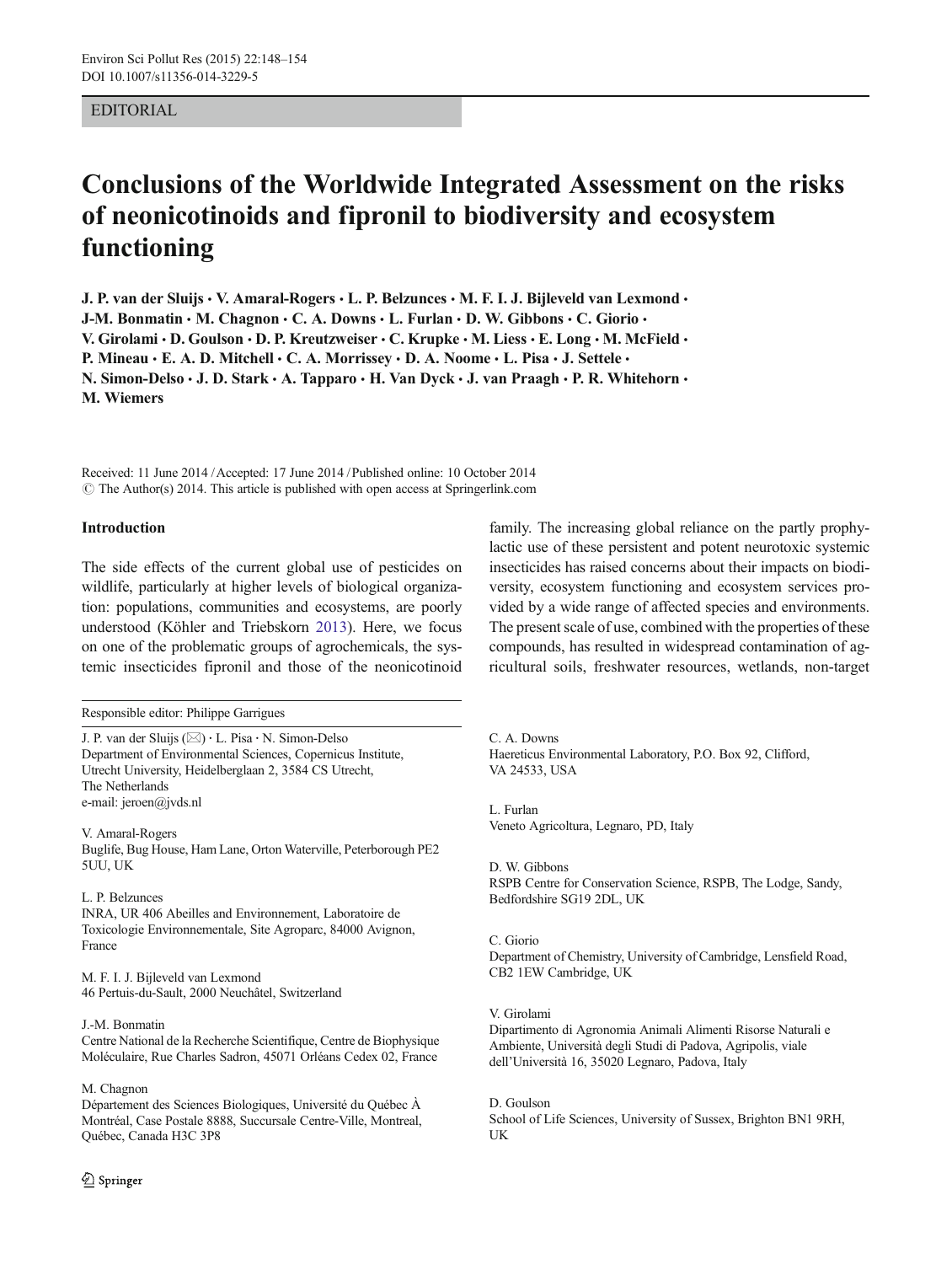vegetation and estuarine and coastal marine systems, which means that many organisms inhabiting these habitats are being repeatedly and chronically exposed to effective concentrations of these insecticides.

Neonicotinoids and fipronil currently account for approximately one third (in monetary terms in 2010) of the world insecticide market (Simon-Delso et al. [2014](#page-6-0)). They are applied in many ways, including seed coating, bathing, foliar spray applications, soil drench applications and trunk injection. These compounds are used for insect pest management across hundreds of crops in agriculture, horticulture and forestry. They are also widely used to control insect pests and disease vectors of companion animals, livestock and aquaculture and for urban and household insect pest control and timber conservation (Simon-Delso et al. [2014\)](#page-6-0).

Although the market authorization of these systemic insecticides did undergo routine ecological risk assessments, the regulatory framework has failed to assess the individual and joint ecological risks resulting from the widespread and simultaneous use of multiple products with multiple formulations and multiple modes of action. These applications co-occur across hundreds of cropping systems including all of our major agricultural commodities worldwide and on numerous cattle species, companion animals, etc. Also, the ecological risk assessment did not consider the various interactions with other environmental stressors. Once a market authorization is granted, the authorization poses limits to the dose and

D. P. Kreutzweiser

Canadian Forest Service, Natural Resources Canada, 1219 Queen Street East, Sault Ste Marie, ON, Canada P6A 2E5

C. Krupke : E. Long Department of Entomology, Purdue University, West Lafayette, IN 47907-2089, USA

#### M. Liess

Department of System Ecotoxicology, Helmholtz Centre for Environmental Research - UFZ, 04318 Leipzig, Germany

M. McField Healthy Reefs for Healthy People Initiative, Smithsonian Institution, Belize City, Belize

P. Mineau Pierre Mineau Consulting, 124 Creekside Drive, Salt Spring Island V8K 2E4, Canada

E. A. D. Mitchell

Laboratory of Soil Biology, University of Neuchatel, Rue Emile Argand 11, 2000 Neuchatel, Switzerland

## E. A. D. Mitchell

Jardin Botanique de Neuchâtel, Chemin du Perthuis-du-Sault 58, 2000 Neuchâtel, Switzerland

frequency per allowed application, but no limits are set to the total scale of use of the active ingredients leading to a reduced potential for the recovery of impacted ecosystems from effects. In addition, there has been no assessment of successive neonicotinoid exposure typical in watersheds and resulting in culmination of exposure and effects over time (Liess et al. [2013](#page-6-0)). The potential interactions between neonicotinoids and fipronil and other pesticide active substances have not been considered either, although additivity and synergisms of toxic mechanisms of action have been documented (Satchivi and Schmitzer [2011;](#page-6-0) Gewehr [2012;](#page-6-0) Iwasa et al. [2004](#page-6-0)).

The Worldwide Integrated Assessment (WIA) presented in the papers in this special issue is the first attempt to synthesize the state of knowledge on the risks to biodiversity and ecosystem functioning posed by the widespread global use of neonicotinoids and fipronil. The WIA is based on the results of over 800 peer-reviewed journal articles published over the past two decades. We assessed respectively the trends, uses, mode of action and metabolites (Simon-Delso et al. [2014\)](#page-6-0); the environmental fate and exposure (Bonmatin et al. [2014\)](#page-6-0); effects on nontarget invertebrates (Pisa et al. [2014\)](#page-6-0); direct and indirect effects on vertebrate wildlife (Gibbons et al. [2014\)](#page-6-0); and risks to ecosystem functioning and services (Chagnon et al. [2014\)](#page-6-0) and finally explored sustainable pest management practices that can serve as alternatives to the use of neonicotinoids and fipronil (Furlan and Kreutzweiser [2014\)](#page-6-0).

C. A. Morrissey Department of Biology and School of Environment and Sustainability, University of Saskatchewan, 112 Science Place, Saskatoon, SK S7N 5E2, Canada

D. A. Noome Task Force on Systemic Pesticides, Pertuis-du-Sault, 2000 Neuchâtel, Switzerland

D. A. Noome Kijani, Kasungu National Park, Private Bag 151, Lilongwe, Malawi

J. Settele : M. Wiemers Department of Community Ecology, Helmholtz Centre for Environmental Research - UFZ, Theodor-Lieser-Str. 4, 06120 Halle, Germany

# J. Settele

iDiv, German Centre for Integrative Biodiversity Research, Halle-Jena-Leipzig, Deutscher Platz 5e, 04103 Leipzig, Germany

N. Simon-Delso Beekeeping Research and Information Centre (CARI), Place Croix du Sud 4, 1348 Louvain la Neuve, Belgium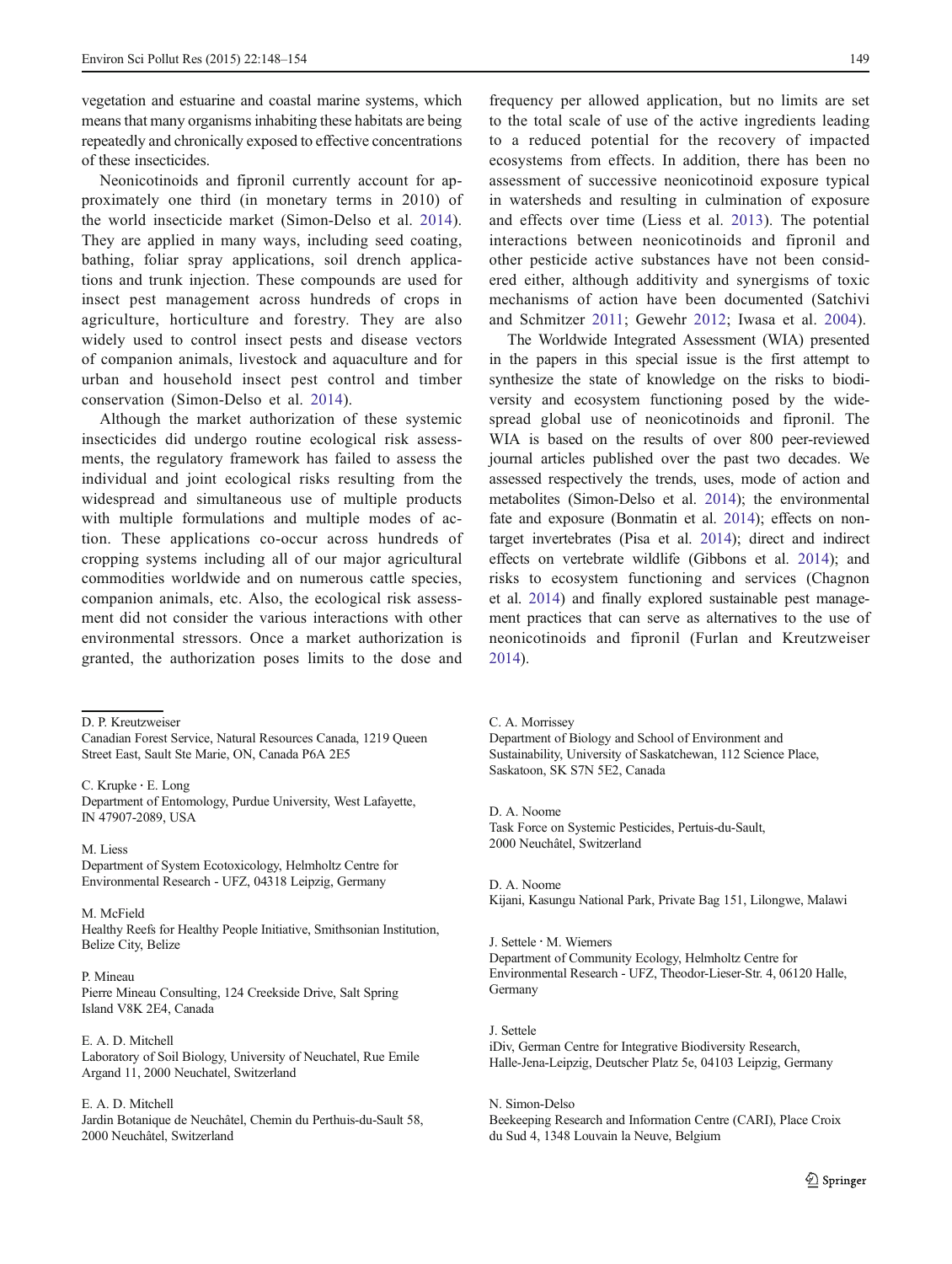## Mode of action, environmental fate and exposure

Due to their systemic nature, neonicotinoids and, to a lesser extent, fipronil as well as several of their toxic metabolites are taken up by the roots or leaves and translocated to all parts of the plant, which, in turn, makes the treated plant effectively toxic to insects that are known to have the potential to cause crop damage. Neonicotinoids and fipronil operate by disrupting neural transmission in the central nervous system of organisms. Neonicotinoids bind to the nicotinic acetylcholine receptor, whereas fipronil inhibits the GABA receptor. Both pesticides produce lethal and a wide range of sublethal adverse impacts on invertebrates but also some vertebrates (Simon-Delso et al. [2014](#page-6-0) and Gibbons et al. [2014](#page-6-0)). Most notable is the very high affinity with which neonicotinoid insecticides agonistically bind to the nicotinic acetylcholine receptor (nAChR) such that even low-dose exposure over extended periods of time can culminate into substantial effects (see the literature reviewed by Pisa et al. [2014\)](#page-6-0).

As a result of their extensive use, these substances are found in all environmental media including soil, water and air. Environmental contamination occurs via a number of disparate routes including dust generated during drilling of dressed seeds; contamination and build-up of environmental concentrations after repeated application in arable soils and soil water; run-off into surface and ground waters; uptake of pesticides by nontarget plants via their roots followed by translocation to pollen, nectar, guttation fluids, etc.; dust and spray drift deposition on leaves; and wind- and animal-mediated dispersal of contaminated pollen and nectar from treated plants. Persistence in soils, waterways and non-target plants is variable but can be long; for example, the half-lives of neonicotinoids in soils can exceed 1,000 days. Similarly, they can persist in woody plants for

J. D. Stark

#### A. Tapparo

Dipartimento di Scienze Chimiche, Università degli Studi di Padova, via Marzolo 1, 35131 Padova, Italy

## H. Van Dyck

Behavioural Ecology and Conservation Group, Biodiversity Research Centre, Université Catholique de Louvain (UCL), Croix du Sud 4-5 bte L7.07.04, 1348 Louvain-la-Neuve, Belgium

### J. van Praagh Scientific Advisor, Hassellstr. 23, 29223 Celle, Germany

#### P. R. Whitehorn

School of Natural Sciences, University of Stirling, Stirling FK9 4LA, UK

## J. P. van der Sluijs

Centre for the Study of the Sciences and the Humanities, University of Bergen, Postboks 7805, N-5020 Bergen, Norway

periods exceeding 1 year. Breakdown results in toxic metabolites, though concentrations of these in the environment are rarely measured (Bonmatin et al. [2014](#page-6-0)).

This combination of persistence (over months or years) and solubility in water has led to large-scale contamination of, and the potential for build-up in, soils and sediments (ppb-ppm range), waterways (ground and surface waters in the ppt-ppb range) and treated and non-treated vegetation (ppb-ppm range). Screening of these matrices for pesticides and their metabolites has not been done in a systematic and appropriate way in order to identify both the long-term exposure to low concentrations and the short-term erratic exposure to high concentrations.

However, where environmental samples have been screened, they were commonly found to contain mixtures of pesticides, including neonicotinoids or fipronil (with their toxic metabolites). In addition, samples taken in ground and surface waters have been found to exceed limits based on regulatory ecological threshold values set in different countries in North America and Europe. Overall, there is strong evidence that soils, waterways and plants in agricultural and urban environments and draining areas are contaminated with highly variable environmental concentrations of mixtures of neonicotinoids or fipronil and their metabolites (Bonmatin et al. [2014\)](#page-6-0).

This fate profile provides multiple routes for chronic and multiple acute exposure of non-target organisms. For example, pollinators (including bees) are exposed through at least direct contact with dust during drilling; consumption of pollen, nectar, guttation drops, extra-floral nectaries and honeydew from seedtreated crops; water; and consumption of contaminated pollen and nectar from wild flowers and trees growing near treated crops or contaminated water bodies. Studies of food stores in honeybee colonies from a range of environments worldwide demonstrate that colonies are routinely and chronically exposed to neonicotinoids, fipronil and their metabolites (generally in the 1–100 ppb range), often in combination with other pesticides in which some are known to act synergistically with neonicotinoids. Other non-target organisms, particularly those inhabiting soils and aquatic habitats or herbivorous insects feeding on non-crop plants in farmland, will also inevitably be exposed, although exposure data are generally lacking for these groups (Bonmatin et al. [2014](#page-6-0)).

# Impacts on non-target organisms

Impacts of systemic pesticides on pollinators are of particular concern, as reflected by the large number of studies in this area. In bees, field-realistic exposures in controlled settings have been shown to adversely affect individual navigation, learning, food collection, longevity, resistance to disease and fecundity. For bumblebees, colony-level effects have been clearly demonstrated, with exposed colonies growing more slowly and producing significantly fewer queens (Whitehorn

Puyallup Research and Extension Centre, Washington State University, Puyallup, WA 98371, USA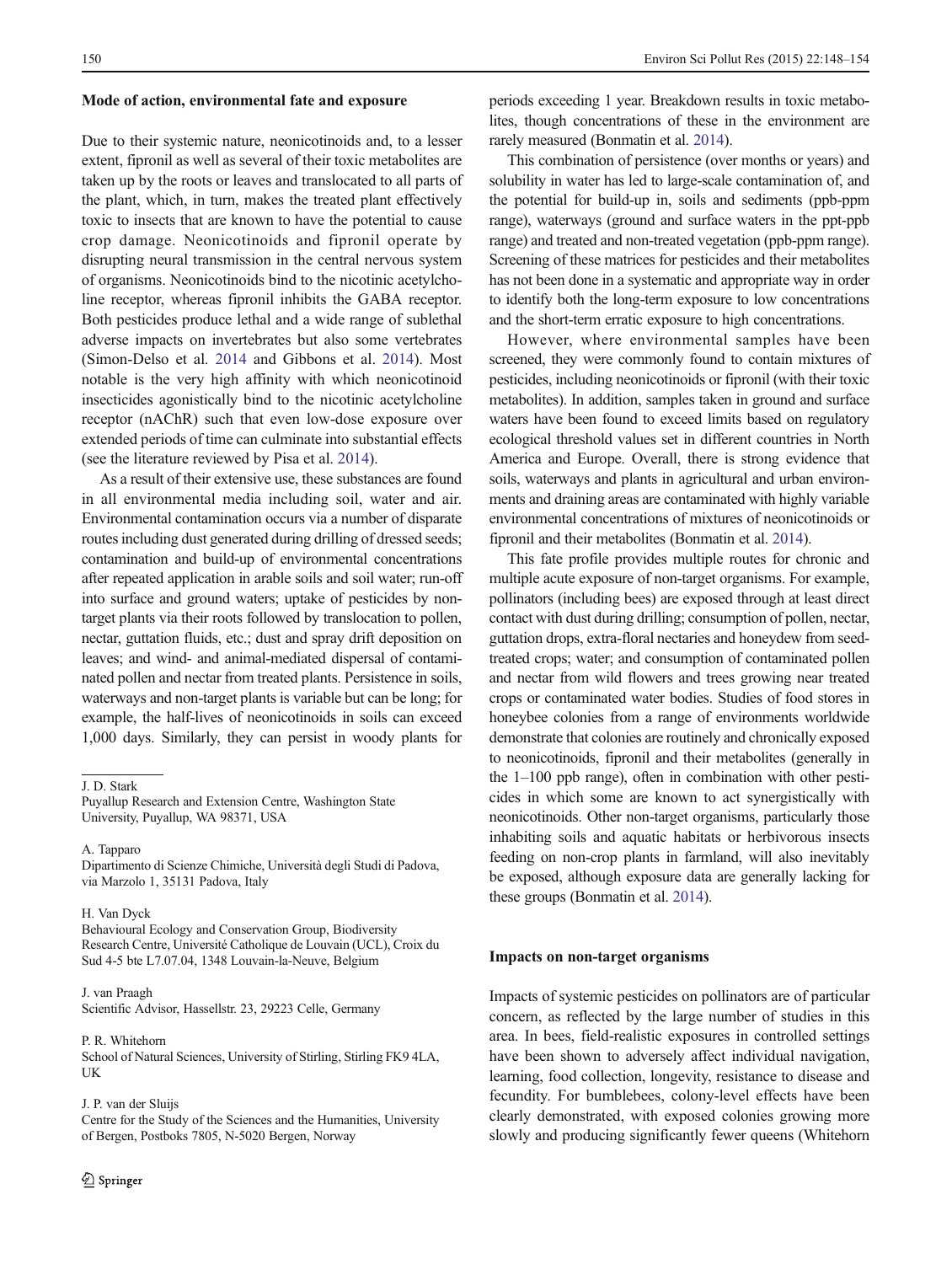et al. [2012\)](#page-6-0). Limited field studies with free-living bee colonies have largely been inconsistent and proved difficult to perform, often because control colonies invariably become contaminated with neonicotinoids, or there is a lack of replication in the study design, all of which demonstrates the challenges of conducting such a study in the natural environment (Maxim and Van der Sluijs [2013;](#page-6-0) Pisa et al. [2014\)](#page-6-0).

Other invertebrate groups have received less attention. For almost all insects, the toxicity of these insecticides is very high including many species that are important in biological control of pests. The sensitivity to the toxic effect is less clear with non-insect species. For annelids such as earthworms, the  $LC_{50}$ is in the lower ppm range for many neonicotinoids (LOEC at 10 ppb). Crustaceans are generally less sensitive, although sensitivity is highly dependent on species and developmental stage. For example, blue crab megalopae are an order of magnitude more sensitive than juveniles.

At field-realistic environmental concentrations, neonicotinoids and fipronil can have negative effects on physiology and survival for a wide range of non-target invertebrates in terrestrial, aquatic, wetland, marine and benthic habitats (see the literature reviewed by Pisa et al. [2014](#page-6-0)). Effects are predominantly reported from laboratory toxicity testing, using a limited number of test species. Such tests typically examine only lethal effects over short time frames (i.e. 48 or 96 h tests), whereas ecologically relevant sublethal effects such as impairment of flight, navigation or foraging ability and growth are less frequently described. It has become clear that many of the tests use insensitive test species (e.g. Daphnia magna) and are not sufficiently long to represent chronic exposure and therefore lack environmental relevance. Laboratory testing to establish safe environmental concentration thresholds is hindered by the fact that most pesticide toxicity tests are based on older protocols. Although these systemic pesticide classes possess many novel characteristics, testing methodologies have remained largely unchanged, resulting in flawed conclusions on their ecological safety (Maxim and Van der Sluijs [2013\)](#page-6-0). New and improved methodologies are needed to specifically address the unique toxicology profiles of chemicals, including their possible cumulative and delayed lethal and non-lethal effects for a variety of terrestrial, aquatic and marine organisms. Nevertheless, our review shows a growing body of published evidence that these systemic insecticides pose a serious risk of harm to a broad range of non-target invertebrate taxa often below the expected environmental concentrations. As a result, an impact on the many food chains they support is expected.

We reviewed nearly 150 studies of the direct (toxic) and indirect (e.g. food chain) effects of fipronil and the neonicotinoids imidacloprid and clothianidin on vertebrate wildlife—mammals, birds, fish, amphibians and reptiles. Overall, at concentrations relevant to field exposure scenarios in fields sown with coated seeds, imidacloprid and clothianidin pose risks to small birds, and ingestion of even a few treated seeds could cause mortality or reproductive impairment to sensitive bird species (see the studies reviewed by Gibbons et al. [2014\)](#page-6-0). Some recorded environmental concentrations of fipronil have been sufficiently high to potentially harm fish (Gibbons et al. [2014](#page-6-0)). All three insecticides exert sublethal effects, ranging from genotoxic and cytotoxic effects to impaired immune function, reduced growth or reduced reproductive success. Conclusive evidence was described recently, that neonicotinoids impair the immune response at the molecular level, thus enabling damages by covert diseases and parasites (Di Prisco et al. [2013\)](#page-6-0). All these effects often occur at concentrations well below those associated with direct mortality (Gibbons et al. [2014\)](#page-6-0). This is a trend in many taxa reported throughout the reviewed literature: short-term survival is not a relevant predictor neither of mortality measured over the long term nor of an impairment of ecosystem functions and services performed by the impacted organisms.

With the exception of the most extreme cases, the concentrations of imidacloprid and clothianidin that fish and amphibians are exposed to appear to be substantially below thresholds to cause mortality, although sublethal effects have not been sufficiently studied. Despite the lack of research and the difficulty in assigning causation, indirect effects may be as important as direct toxic effects on vertebrates and possibly more important. Neonicotinoids and fipronil are substantially more effective at killing the invertebrate prey of vertebrates than the vertebrates themselves. Indirect effects are rarely considered in risk assessment processes, and there is a paucity of data, despite the potential to exert population-level effects. Two field case studies with reported indirect effects were found in the published literature. In one, reductions in invertebrate prey from both imidacloprid and fipronil uses led to impaired growth in a fish species, and in another, reductions in populations of two lizard species were linked to effects of fipronil on termite prey (see the studies reviewed by Gibbons et al. [2014](#page-6-0)).

# Impacts on ecosystem functioning and ecosystem services

The concept of ecosystem services is widely used in decisionmaking in the context of valuing the service potentials, benefits and use values that well-functioning ecosystems provide to humans and the biosphere (e.g. Spangenberg et al. [2014](#page-6-0)) and as an end point (value to be protected) in ecological risk assessment of chemicals. Neonicotinoid insecticides and fipronil are frequently detected in environmental media (soil, water, air) at locations where no pest management benefit is provided or expected. Yet, these media provide essential resources to support biodiversity and are known to be threatened by long-term or repeated contamination. The literature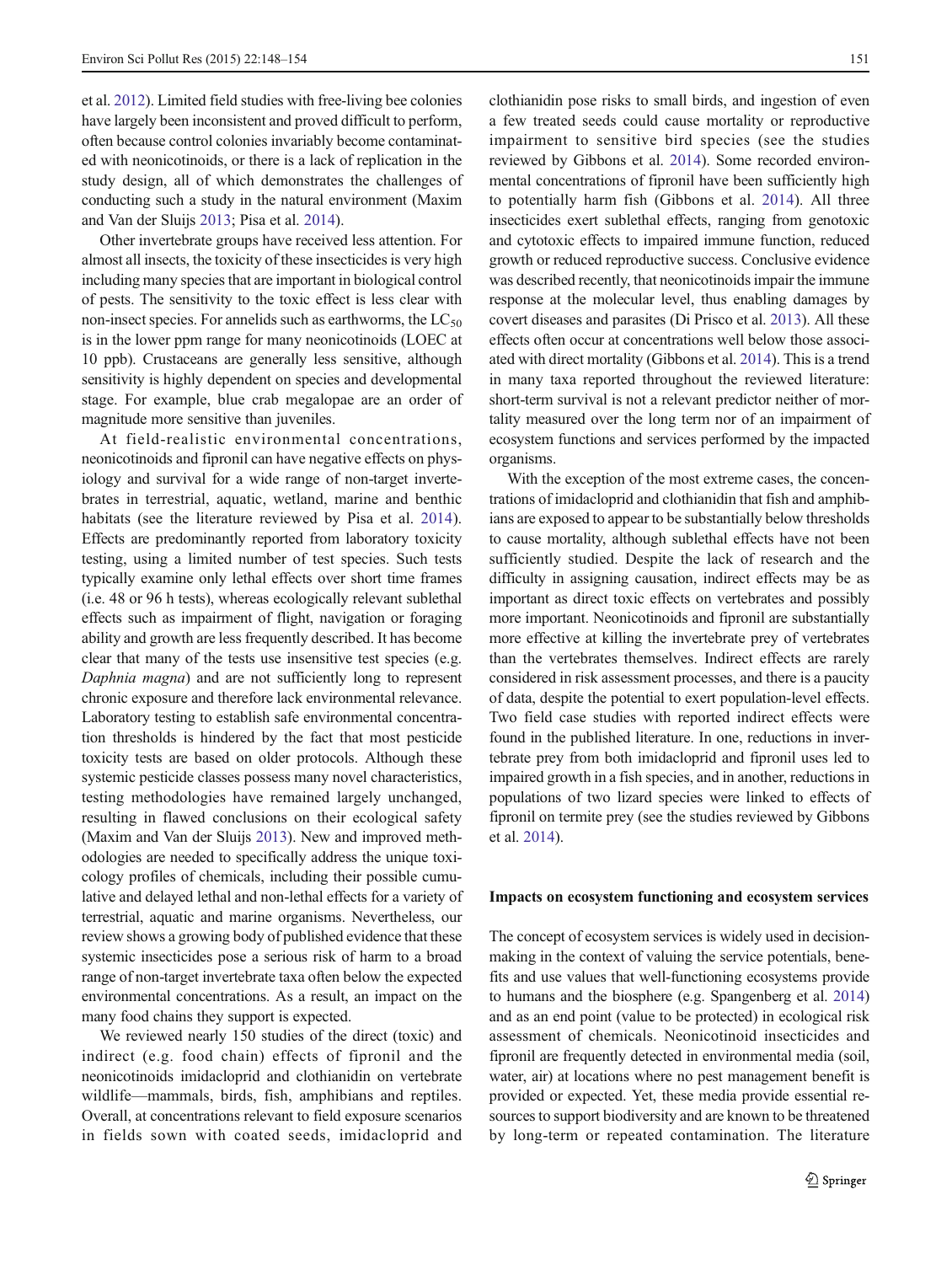synthesized in this integrated assessment demonstrates the large-scale bioavailability of these insecticides in the global environment at levels that are known to cause lethal and sublethal effects on a wide range of terrestrial (including soil) and aquatic microorganisms, invertebrates and vertebrates. Population-level impacts have been demonstrated to be likely at observed environmental concentrations in the field for insect pollinators, soil invertebrates and aquatic invertebrates. There is a growing body of evidence that these effects pose risks to ecosystem functioning, resilience and the services and functions provided by terrestrial and aquatic ecosystems. Such services and functions can be provisioning, regulating, cultural or supporting and include amongst others soil formation, soil quality, nutrient cycling, waste treatment and remediation, pollination, food web support, water purification, pest and disease regulation, seed dispersal, herbivory and weed control, food provision (including fish), aesthetics and recreation.

# Knowledge gaps

While this assessment is based on a growing body of published evidence, some knowledge gaps remain. These compounds have been subject to regulatory safety tests in a number of countries. However, several potential risks associated with the present global scale of use are still poorly understood. We highlight key knowledge gaps.

- & For most countries, there are few or no publicly available data sources on the quantities of systemic pesticides being applied, nor on the locations where these are being applied. Reliable data on the amounts used are a necessary condition for realistic assessments of ecological impacts and risks.
- Screening of neonicotinoid and fipronil residues in environmental media (soils, water, crop tissues, non-target vegetation, sediments, riparian plants, coastal waters and sediments) is extremely limited. Although their water solubility and propensity for movement are known, also, only very scarce data for marine systems exist.
- An even bigger knowledge gap is the environmental fate of a wide range of ecotoxic and persistent metabolites of neonicotinoids and fipronil. Hence, we cannot evaluate with accuracy the likely joint exposure of the vast majority of organisms.
- There is a poor understanding of the environmental fate of these compounds, and how, for example, soil properties affect persistence and whether they accumulate in (usually flowering) woody plants following repeated treatments with the parent compound. The behaviour of degradation products (which can be highly toxic and persistent) in different media (plants, soils, sediments, water, food chains, etc.) is poorly known.
- Long-term toxicity to most susceptible organisms has not been investigated. For instance, toxicity tests have only been carried out on four of the approximately 25,000 globally known species of bees, and there are very few studies of toxicity to other pollinator groups such as hoverflies or butterflies and moths. Similarly, soil organisms (beyond earthworms) have received little attention. Soil organisms play multiple roles in the formation of soil and in the maintenance of soil fertility. Toxicity to vertebrates (such as granivorous mammals and birds which are likely to consume treated seeds) has only been examined in a handful of species.
- Those toxicological studies that have been performed are predominantly focused on acute toxicity tests, whereas the effects of long-term, acute and chronic exposure is less well known, despite being the most environmentally relevant scenario for all organisms in agricultural and aquatic environments. The long-term consequences of exposure under environmentally realistic conditions have not been studied.
- All neonicotinoids bind to the same nAChRs in the nervous system such that cumulative toxicity is expected. At present, no studies have addressed the additive or synergistic effects of simultaneous exposure to multiple compounds of the neonicotinoid family, i.e. imidacloprid, clothianidin, thiamethoxam, dinotefuran, thiacloprid, acetamiprid, sulfoxaflor, nitenpyram, imidaclothiz, paichongding and cycloxaprid, into an aggregated dose of e.g. "imidacloprid equivalents". Currently, risk assessments are done for each chemical separately, while many non-target species, such as pollinators, are simultaneously being exposed to multiple neonicotinoids as well as other pesticides and stressors. As a consequence, the risks have been systematically underestimated. While quantifying the suite of co-occurring pesticides is largely an intractable problem, a single metric that incorporates all neonicotinoid exposures to representative taxa would be an invaluable starting point.
- Cumulative toxicity of successive and simultaneous exposure has not been studied in the regulatory assessment and governance of chemical risks.
- Sublethal effects that often have lethal consequences in a realistic environmental setting have not been studied in most organisms. However, they are known to be profound in bees, and for those few other species where studies have been performed, sublethal doses of these neurotoxic chemicals have been reported to have adverse impacts on behaviour at doses well below those that cause immediate death.
- Interactions between systemic insecticides and other stressors, such as other pesticides, disease and food stress, have been explored in only a handful of studies (on bees), and these studies have revealed important synergistic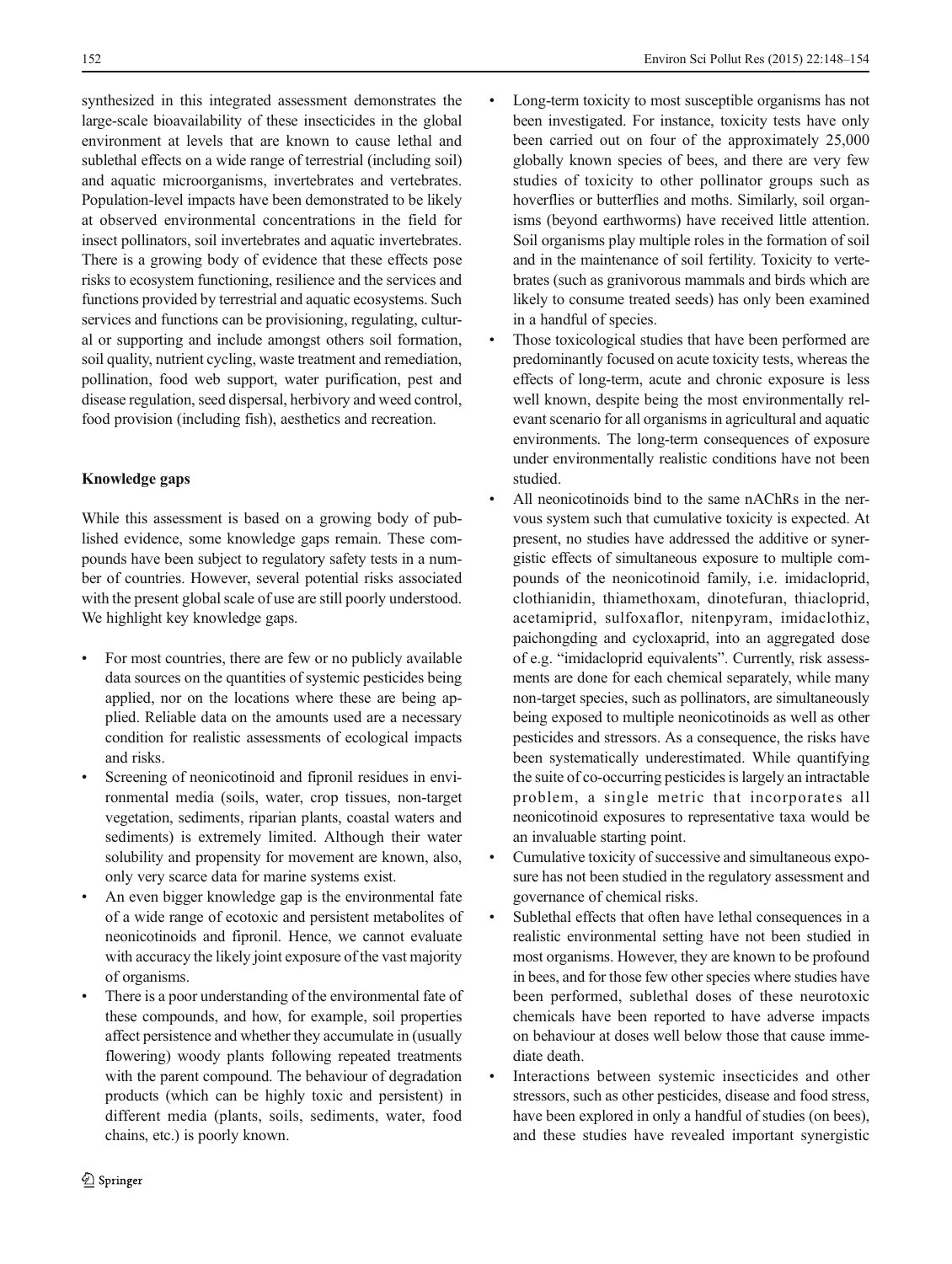effects. For example, in honeybees, low doses of neonicotinoids greatly increase susceptibility to viral diseases. Interactions between systemic insecticides and other stressors in organisms other than bees are almost entirely unstudied. In field situations, organisms will almost invariably be simultaneously exposed to multiple pesticides as well as other stressors, so our failure to understand the consequences of these interactions (or even to devise suitable means to conduct future studies in this area) is a major knowledge gap.

- Impacts of these systemic insecticides on the delivery of a wide range of ecosystem services are still uncertain. The accumulation in soil and sediments might lead us to predict impacts on soil fauna such as earthworms and springtails (Collembola), which may in turn have consequences for soil health, soil structure and permeability and nutrient cycling. Contamination of field margin vegetation via dust or ground or surface water might lead us to expect impacts on fauna valued for aesthetic reasons (e.g. butterflies) and is likely to impact populations of important beneficial insects that deliver pollination or pest control services (e.g. hoverflies, predatory beetles). The general depletion of farmland and aquatic insect populations is likely to impact insectivorous species such as birds and bats. Contamination of freshwater is hypothesized to reduce invertebrate food for fish and so impact fisheries. The same might apply to coastal marine systems, potentially posing serious threats to coral reefs and salt marsh estuaries. None of these scenarios have been investigated.
- The short- and long-term agronomic benefits provided by neonicotinoids and fipronil are unclear. Given their use rates, the low number of published studies evaluating their benefit for yield or their cost-effectiveness is striking, and some recent studies (see Furlan and Kreutzweiser [2014\)](#page-6-0) suggest that their use provides no net gain or even a net economic loss on some crops. It is not currently known what the impact on farming would be if these systemic pesticides were not applied or applied less (though their recent partial withdrawal in the EU provides an opportunity for this to be examined).

Given these knowledge gaps, it is impossible to properly evaluate the full extent of risks associated with the ongoing use of systemic insecticides, but the evidence reviewed in this special issue suggests that while the risks affect many taxa, the benefits have not been clearly demonstrated in the cropping systems where these compounds are most intensively used.

# **Conclusions**

Overall, the existing literature clearly shows that present-day levels of pollution with neonicotinoids and

fipronil caused by authorized uses (i.e. following label rates and applying compounds as intended) frequently exceed the lowest observed adverse effect concentrations for a wide range of non-target species and are thus likely to have a wide range of negative biological and ecological impacts. The combination of prophylactic use, persistence, mobility, systemic properties and chronic toxicity is predicted to result in substantial impacts on biodiversity and ecosystem functioning. The body of evidence reviewed in this Worldwide Integrated Assessment indicates that the present scale of use of neonicotinoids and fipronil is not a sustainable pest management approach and compromises the actions of numerous stakeholders in maintaining and supporting biodiversity and subsequently the ecological functions and services the diverse organisms perform.

In modern agricultural settings, it is increasingly clear that insecticide treatments with neonicotinoids and fipronil—and most prominently its prophylactic applications—are incompatible with the original mindset that led to the development of the principles of integrated pest management (IPM). Although IPM approaches have always included insecticide tools, there are other approaches that can be effectively incorporated with IPM giving chemicals the position of the last resort in the chain of preferred options that need be applied first. Note that the current practice of seed treatment is the opposite: it applies chemicals as the first applied option instead of the last resort. The preferred options include organic farming, diversifying and altering crops and their rotations, inter-row planting, planting timing, tillage and irrigation, using less sensitive crop species in infested areas, using trap crops, applying biological control agents, and selective use of alternative reduced-risk insecticides. Because of the persistent and systemic nature of fipronil and neonicotinoids (and the legacy effects and environmental loading that come with these properties), these compounds are incompatible with IPM. We accept that IPM approaches are imperfect and constantly being refined. However, there is a rich knowledge base and history of success stories to work from in many systems where pest management is required. In fact, in Europe, the IPM approach has become compulsory for all crops as of the 1st of January 2014 in accordance with EU Directive 2009/128/EC, but most member states still need to operationalize and implement this new regulation, and IPM is sometimes poorly defined.

# Recommendations

The authors suggest that regulatory agencies consider applying the principles of prevention and precaution to further tighten regulations on neonicotinoids and fipronil and consider formulating plans for a substantial reduction of the global scale of use. Continued research into